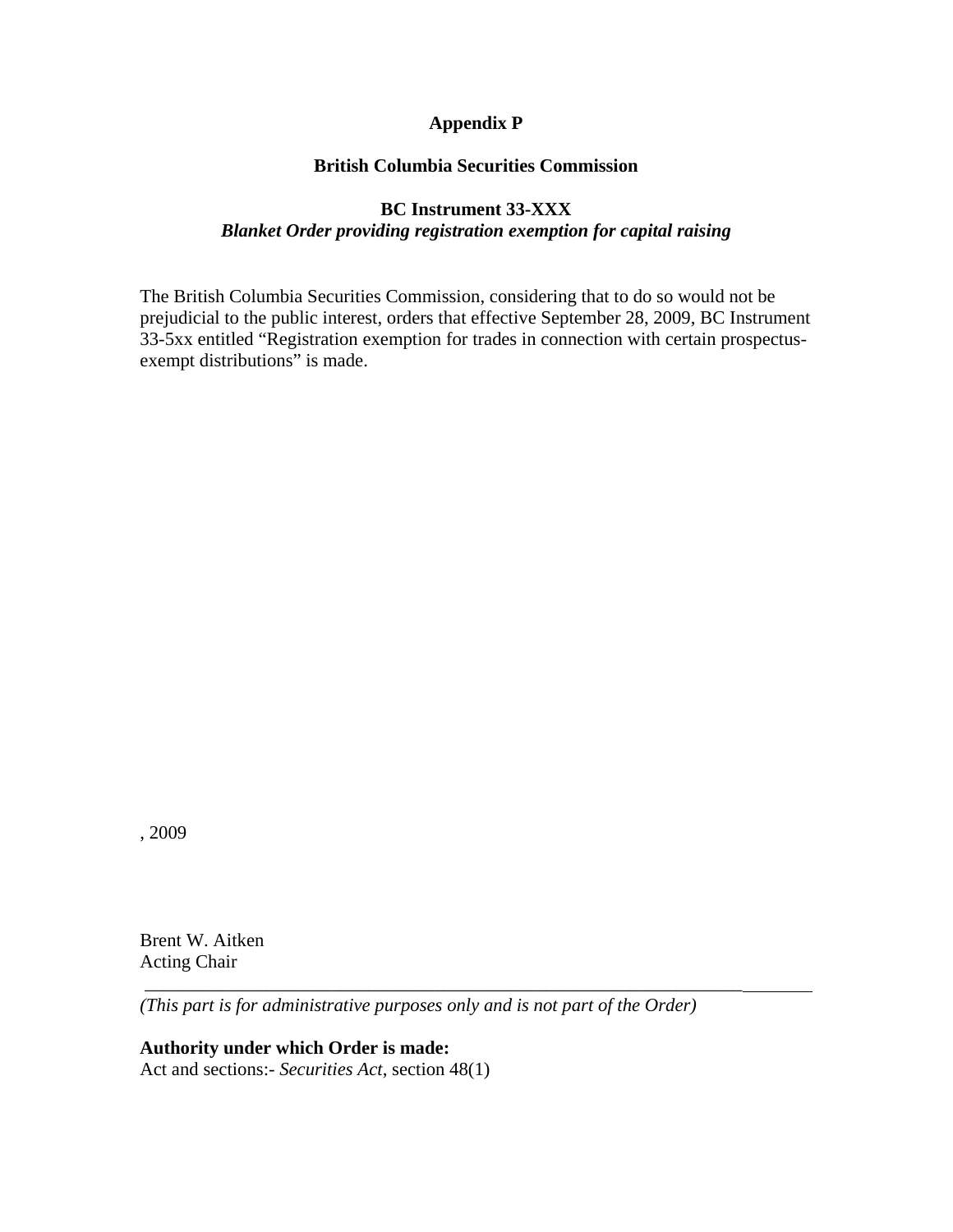# **BC Instrument 33-5xx**  *Registration exemption for trades in connection with certain prospectus-exempt distributions*

Order under section 48(1) of the Securities Act

### **Definitions**

1. Terms defined in the *Securities Act*, R.S.B.C. 1996, c. 418, as amended (the **Act**) or in National Instrument 14-101 *Definitions* have the same meaning in this order.

# **Background**

- 2. National Instrument 31-103 *Registration Requirements and Exemptions*  (**NI 31-103**) classifies a registrant who trades in securities distributed under an exemption from the prospectus requirement as an exempt market dealer.
- 3. **NI 31-103** prescribes conditions of registration and other requirements and restrictions applicable to an exempt market dealer.
- 4. National Instrument 45-106 *Prospectus and Registration Exemptions* exempts from the prospectus requirement certain distributions made relying on section 2.3 (to *accredited investors*), section 2.5 (to *family, friends and business associates*), section 2.9 (under an *offering memorandum*) or section 2.10 (*minimum investment amount*) (each of foregoing distributions being a *prospectus-exempt distribution*).
- 5. The Commission considers that limited relief from the requirement to register as an exempt market dealer for a trade in a security in connection with a *prospectusexempt distribution* would not be prejudicial to the public interest.

# **Order**

- 6. The Commission orders, under section 48(1) of the Act, that the dealer registration requirement does not apply to a trade in a security by a person or company in connection with a prospectus-exempt distribution, provided that:
	- (a) the person is not registered under provincial or territorial securities legislation;
	- (b) the person is not registered under the securities legislation of a foreign jurisdiction;
	- (c) prior to the trade, the person does not advise, recommend or otherwise represent to the purchaser that the security being traded is suitable for the purchaser, with regard to the purchaser's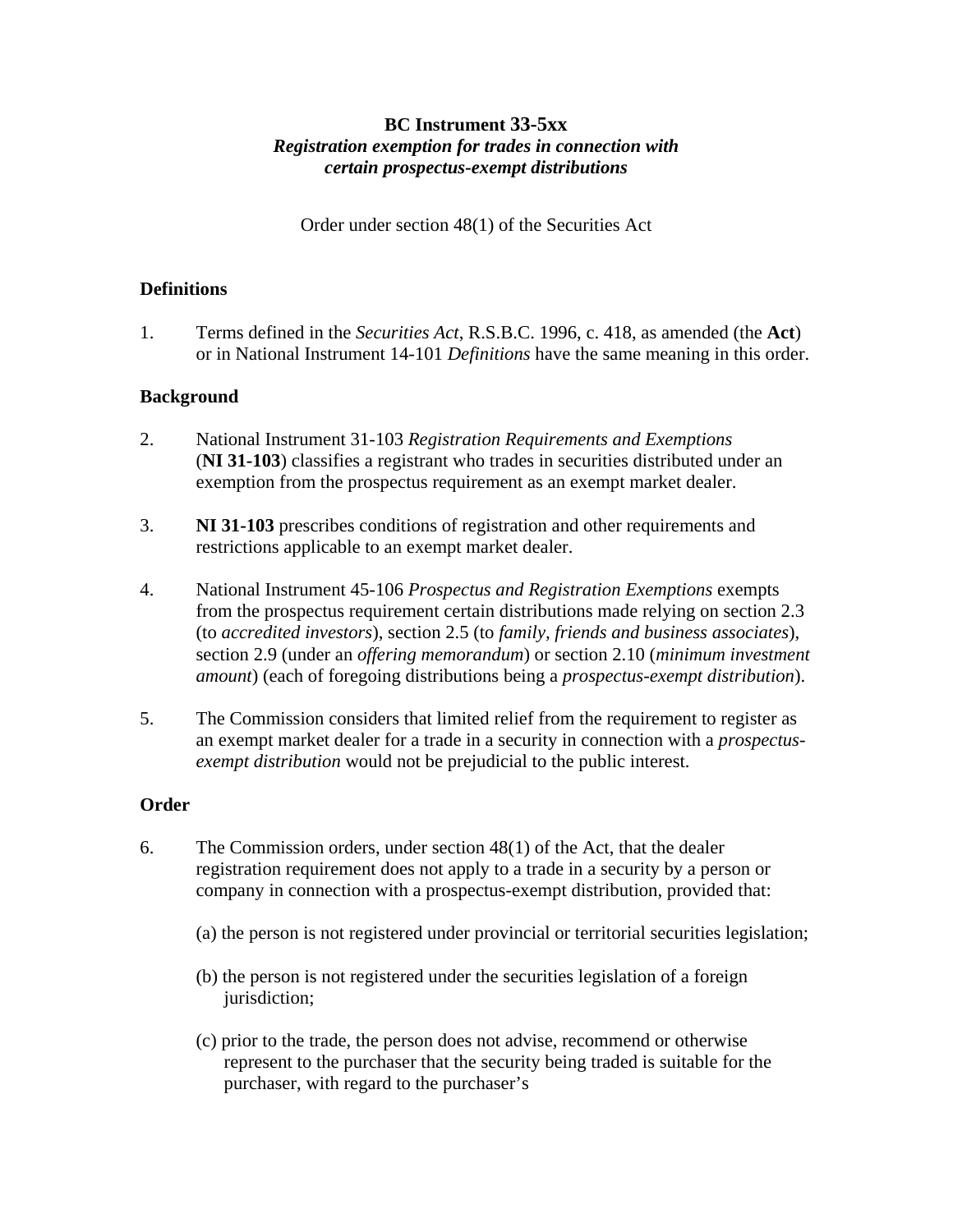- (i) investment needs and objectives,
- (ii) financial circumstances, or
- (iii) risk tolerance;
- (d) at or before the time at which the purchaser enters into an agreement to purchase the security, the person obtains from the purchaser a signed Risk Acknowledgement Form in the form prescribed in Appendix A;
- (e) the person does not hold or have access to the purchaser's assets;
- (f) the person has electronically filed with the Commission a current information report in the form prescribed in Appendix B, or has filed an update of a previously filed information report, on or before the  $10<sup>th</sup>$  day after the prospectus-exempt distribution.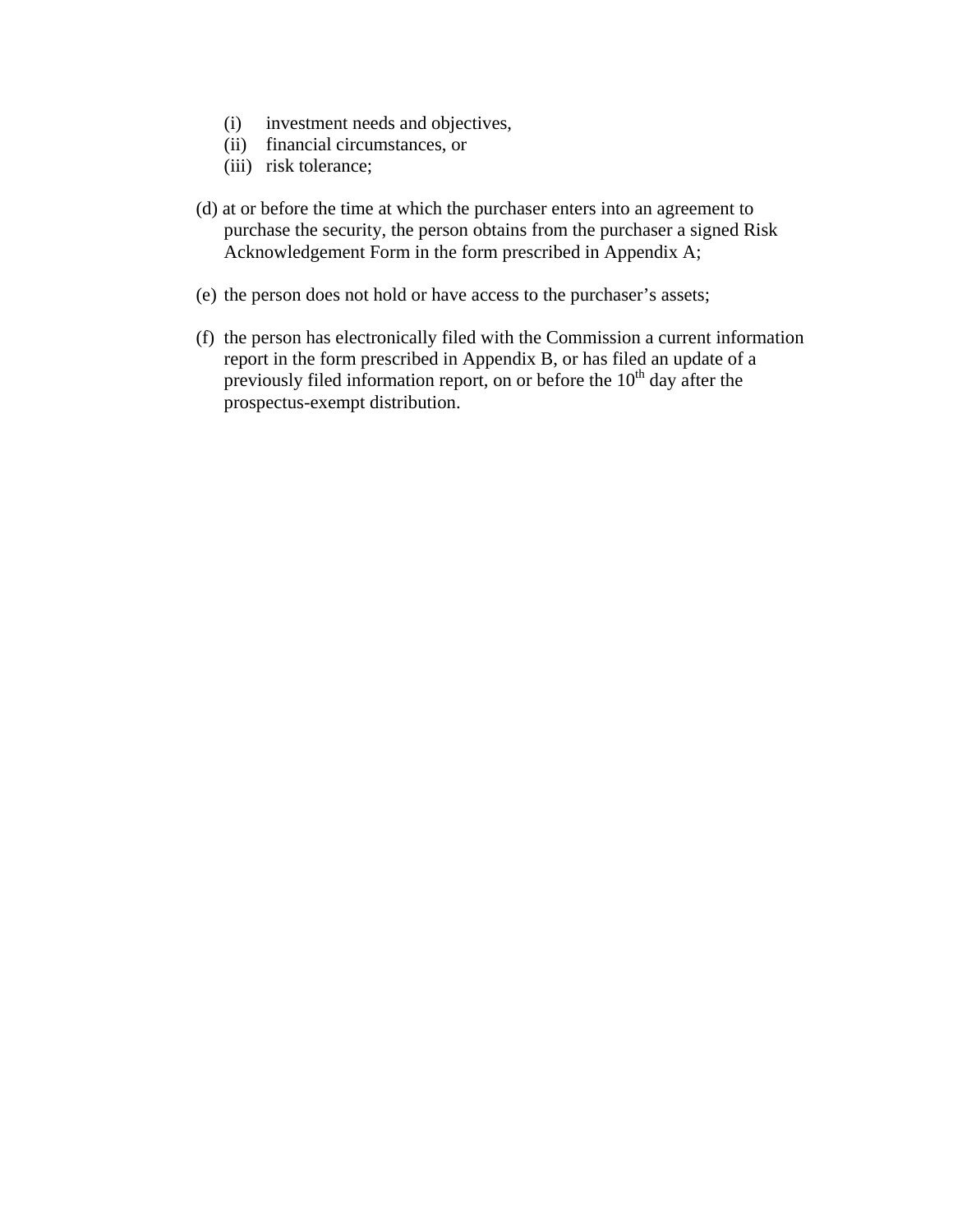# **Risk Acknowledgement under BCI 33-5xx** *Registration exemption for trades in connection with certain prospectus-exempt distributions*

# **I acknowledge that**

- o the person selling me these securities is not registered with a securities regulatory authority and is prohibited from telling me that this investment is suitable for me;
- o the person selling me these securities does not act for me;
- o this is a risky investment and I could lose all my money; and,
- o I am investing entirely at my own risk.

Date Signature of Purchaser

Print name of Purchaser

Sign two copies of this document. Keep one copy for your records.

National Instrument 45-106 *Prospectus and Registration Exemptions* may require you to sign an additional risk acknowledgement form.

If you want advice about the merits of this investment and whether these securities are a suitable investment for you, contact a registered adviser or dealer.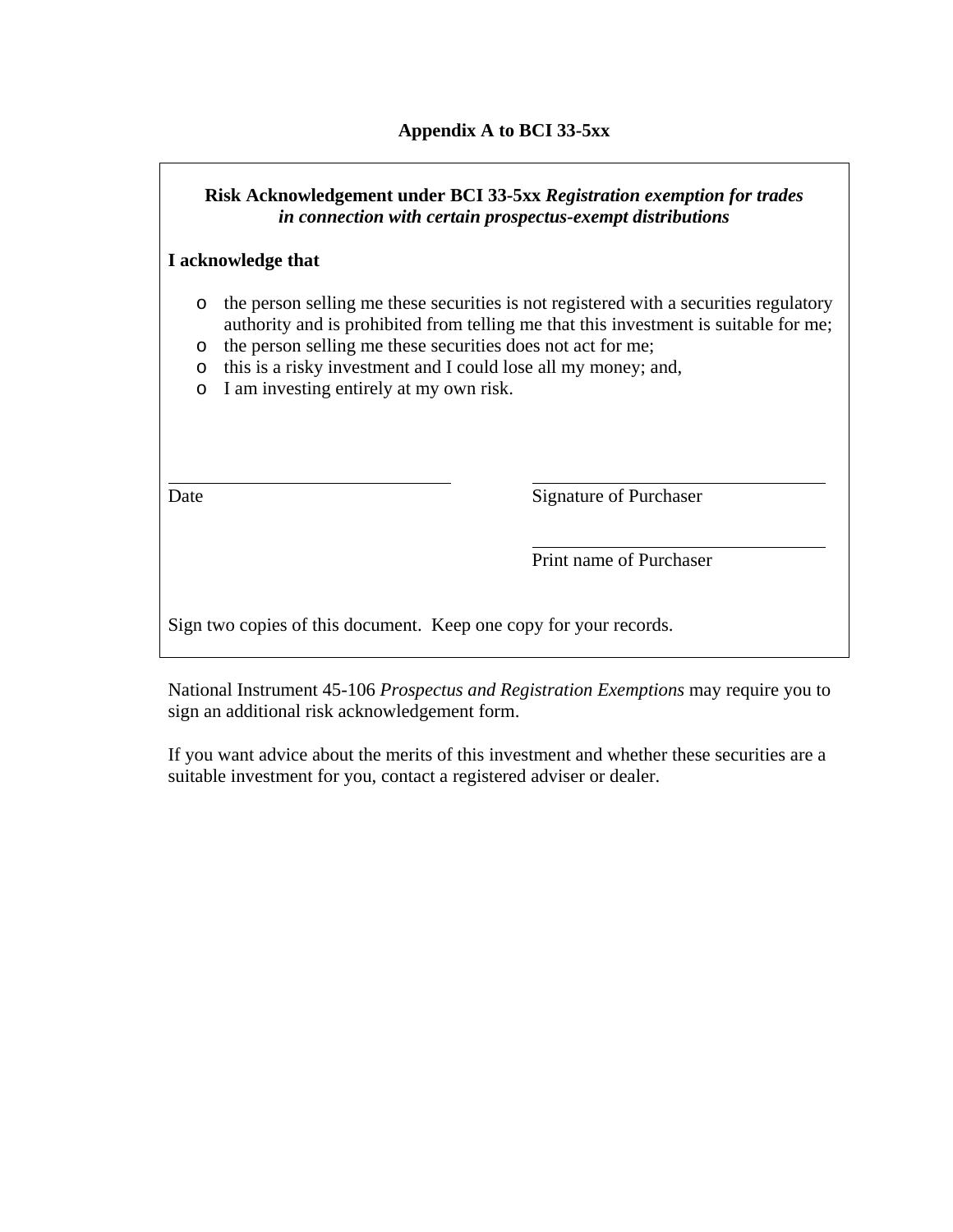# **Appendix B to BCI 33-5xx**

# **Information report under BC Instrument 33-5xx**  *Registration exemption for trades in connection with certain prospectus-exempt distributions*

[Date]

 $\overline{a}$ 

 $\overline{a}$ 

 $\overline{a}$ 

- To: Alberta Securities Commission
	- \_\_ British Columbia Securities Commission
	- \_\_ Government of the Northwest Territories, Securities Office
	- \_\_ Government of Nunavut, Securities Office
	- \_\_ Government of the Yukon Territory, Community Services, Securities Office
	- \_\_ Manitoba Securities Commission

INSTRUCTION: Choose the jurisdiction(s) in which you are in the business of trading in securities. For a discussion about what constitutes being in the business of trading in securities, see Companion Policy 31-103 *Registration Requirements and Exemptions.*

INSTRUCTION: State the full name of the firm or individual

[Street address] INSTRUCTION: State the street office for the head office of the firm or proprietorship. Do not include a P.O. box or agent for service.

[Website address for firm] INSTRUCTION: State the website address for the firm. If there is no website address, state "not applicable".

[Telephone number for firm or, if sole proprietor, individual]

<sup>[</sup>Name of firm or, if a sole proprietor, individual owner's name and any related trade names]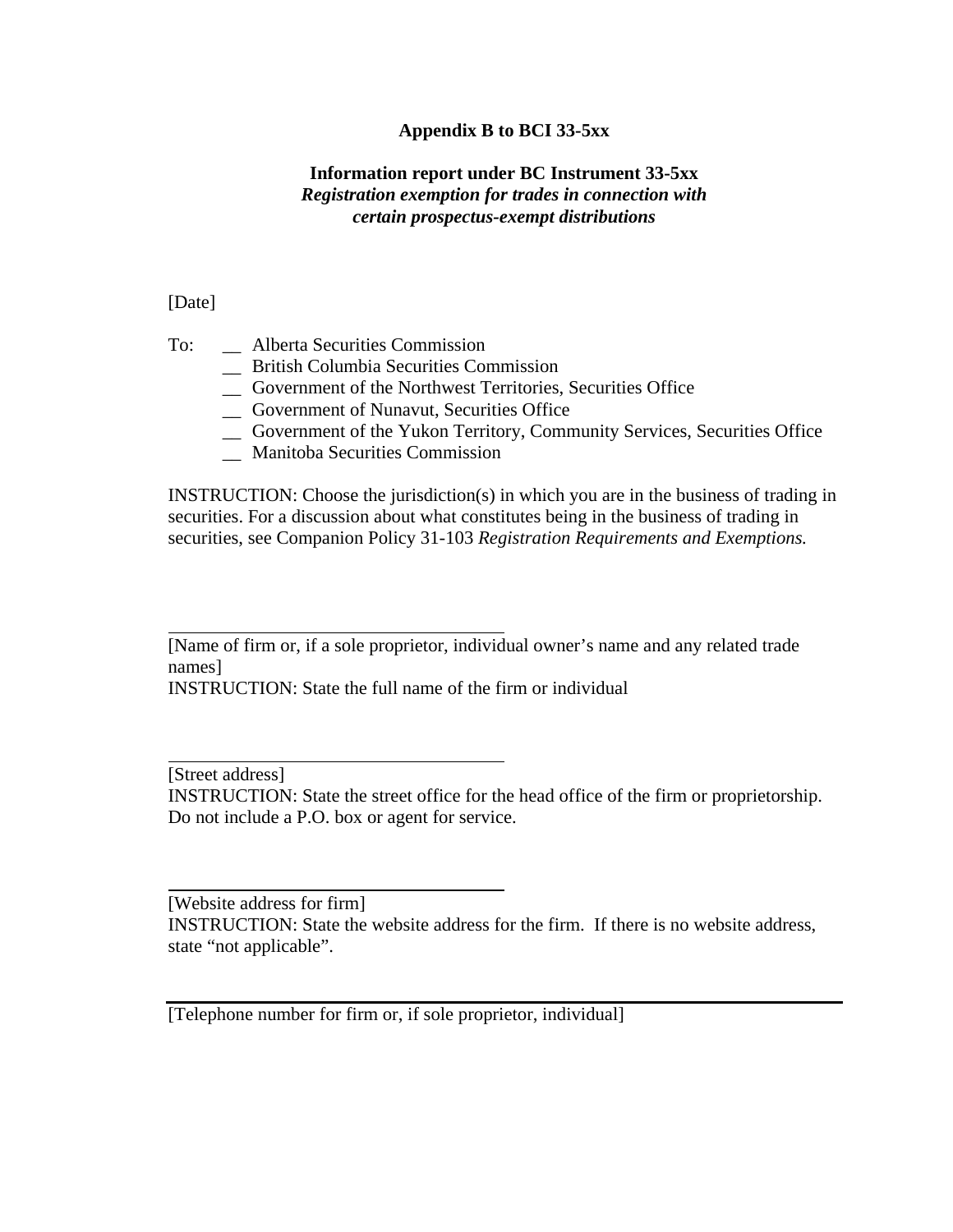[Name of individual responsible for ensuring conditions to use this registration exemption are met] INSTRUCTION: State the name of the individual who may be contacted with respect to

any questions regarding the contents of this report. This individual should be a senior executive for the firm.

| [Telephone number for responsible individual named above]       |     |                |
|-----------------------------------------------------------------|-----|----------------|
| [E-mail address for responsible individual named above]         |     |                |
| Does the firm also carry on business at other office locations? | Yes | N <sub>0</sub> |
| [Names of salespersons employed by the firm to sell securities] |     |                |

[Date]

### **Collection and use of personal information**

The personal information submitted in this report is collected on behalf of and used by the securities regulatory authorities or, where applicable, the regulators under the authority granted in securities legislation for the purposes of its administration and enforcement of the securities legislation.

If anyone referred to in this report has any questions about the collection and use of their personal information, they can contact the regulator in the jurisdiction(s) where the report is filed, at the address(es) listed below.

### **Alberta**

Alberta Securities Commission  $4<sup>th</sup>$  Floor, 300 -  $5<sup>th</sup>$  Avenue SW Calgary, AB T2P 3C4 Attention: Information Officer Telephone: (403) 355-4151